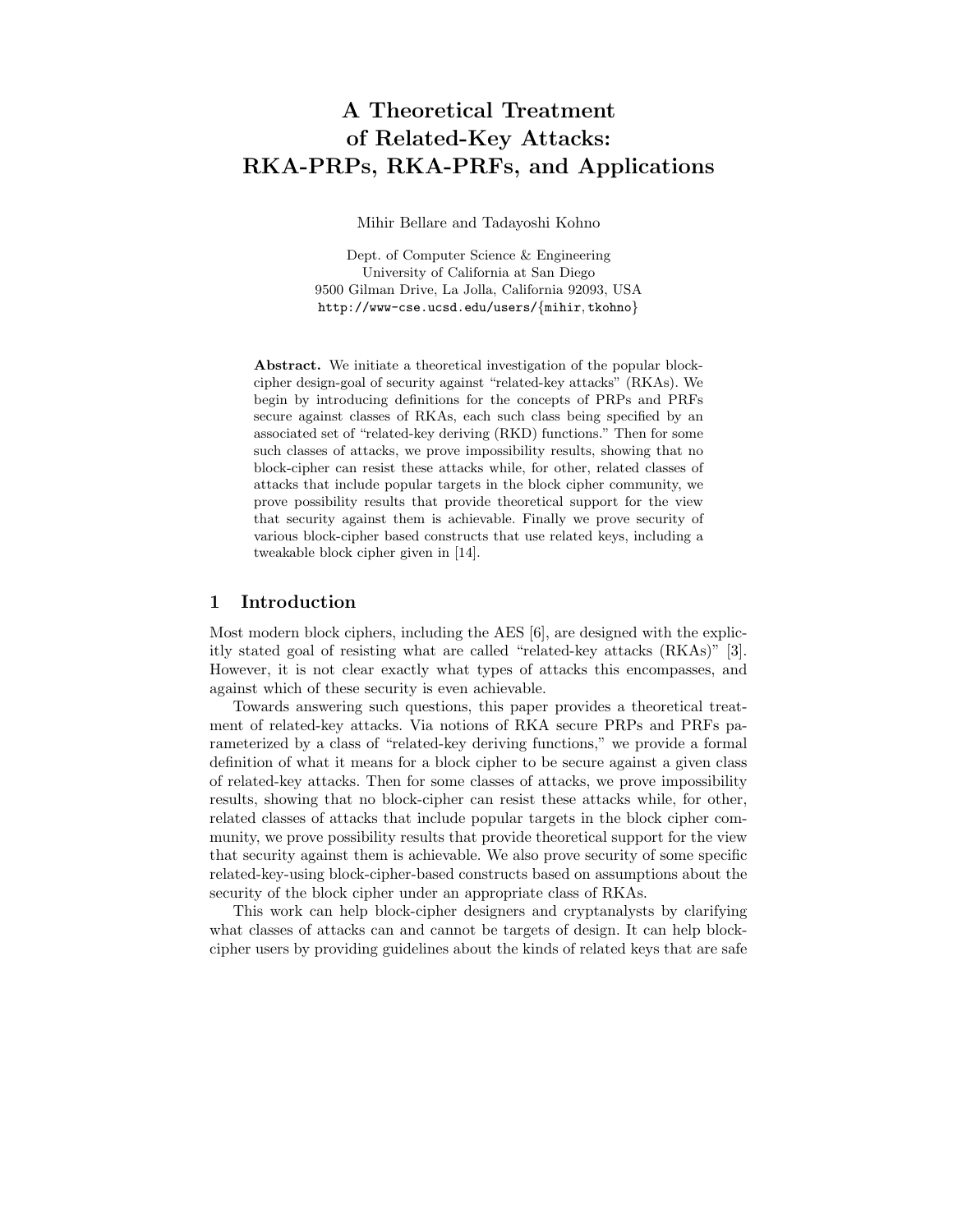#### 492 Mihir Bellare and Tadayoshi Kohno

to use in constructs, and by enabling them to prove security of the resulting constructs. Finally, it puts forth a new primitive for consideration by theoreticians with regard to constructions based on minimal complexity assumptions. Let us now discuss the background and our results in more detail.

Overall our results indicate that there is a thin dividing line between unachievable and achievable goals in this area, and thus a need for care on the part of both designers and users.

RKAs. Under a related-key attack, an adversary can obtain input-output examples of the block cipher  $E$ , not just under the target key  $K$ , but under keys  $K_1, K_2, \ldots$  related to K. However the understanding of what "related" means seems currently to be based only on specific examples, such as  $K_i$  being  $K + i \mod 2^k$  where k is the key-length, or  $K \oplus \Delta_i$  where  $\Delta_1, \Delta_2, \ldots$  are known values. We ask what a related-key attack might mean in general, and how one might model it and define a corresponding notion of security.

Motivation for definitions. There is significant value in capturing blockcipher security goals via formal definitions of security. It provides cryptanalysts with clear attack models, and it enables theorists to prove the security of blockcipher based constructs. The best example to date is the pseudorandom permutation (PRP) model for a block cipher [15, 1] which has been instrumental in both these ways. We seek something similar with regard to RKAs.

DEFINITION. We propose an extension of the notion of a PRP. Let  $E: K \times$  $\mathcal{D} \rightarrow \mathcal{D}$  be the block cipher whose security we are trying to capture. We allow the adversary A to make related-key oracle queries consisting of a related-keyderiving (RKD) function  $\phi: \mathcal{K} \to \mathcal{K}$  and a point  $x \in \mathcal{D}$ . It is placed in one of two "worlds." In world 1, a key K is chosen at random from  $K$ , and query  $(\phi, x)$  is answered by  $E(\phi(K), x)$ . In world 0, a key K is again chosen at random from K but we also choose at random, for each key  $L \in \mathcal{K}$ , a permutation  $G(L, \cdot): \mathcal{D} \to \mathcal{D}$ , and the query is answered by  $G(\phi(K), x)$ . The advantage of A is the difference between the probabilities that it returns 1 in the two worlds. For any set  $\Phi$  of functions mapping K to K, we say that E is secure against  $\Phi$ restricted RKAs if the advantage of an adversary of limited resources, restricted to drawing the RKD functions in its oracle queries from  $\Phi$ , is small. See Section 3 for formal definitions.

 $\Phi$  AS A PARAMETER. An important definitional choice above was to have made the set  $\Phi$  of allowed RKD functions a parameter of the definition rather than, say, letting  $\Phi$  be the set of all functions from K to K. The reason is that the power of attacks depends significantly on the types of related-key-deriving functions the adversary uses. (In particular we will see that security when  $\Phi$  is the set of all functions, or even just all permutations, is impossible to achieve.) The main question is thus for what classes  $\Phi$  of RKD functions security against  $\Phi$ -restricted RKAs is achievable.

CANONICAL CLASSES OF RKD FUNCTIONS. Examples of  $\Phi$ , corresponding to the example attacks discussed above, include  $\Phi_k^+$ , the set of functions  $K \mapsto$ the example attacks discussed above, include  $\Psi_k$ , the set of functions  $K \mapsto K + i$  mod  $2^k$  for  $0 \le i < 2^k$ , and  $\Phi_k^{\oplus}$ , the set of functions  $K \mapsto K \oplus \Delta$  for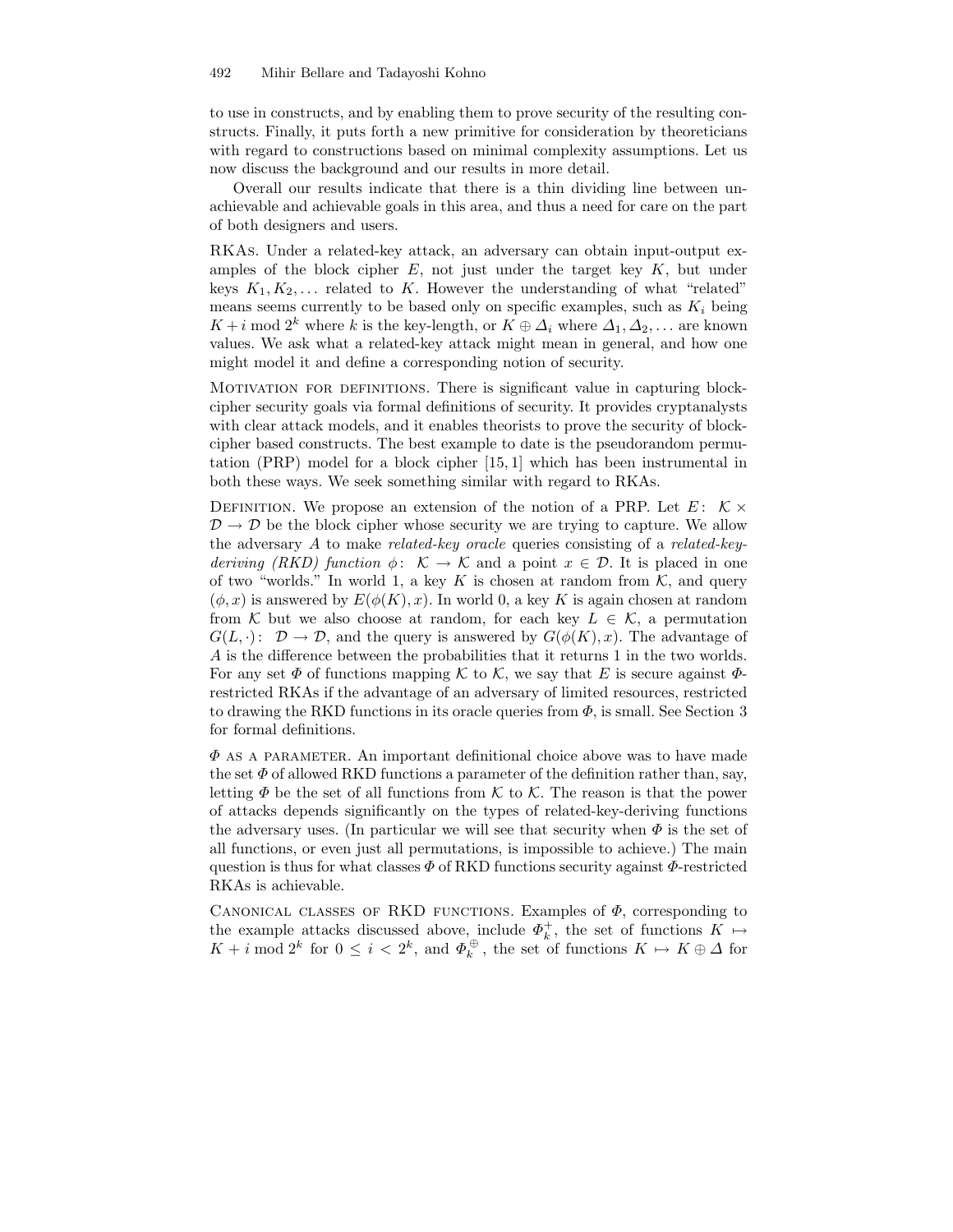$\Delta \in \{0,1\}^k$ , where  $\mathcal{K} = \{0,1\}^k$ . These classes are important because security against Φ-restricted RKAs appears not only to be a design target but is useful in applications, and hence we will pay extra attention to these classes.

DES: A TEST CASE. The goal of resisting related-key attack seems to have been a design target only relatively recently. It is well-known that DES, due to its complementation property  $(\overline{\mathrm{DES}_{K}(P)} = \mathrm{DES}_{\overline{K}}(\overline{P})$  for all keys K and plaintexts P) is insecure against related-key attacks. It is worth noting that our model and definition capture this. One can design an adversary that, in just two oracle queries, wins the game outlined above with advantage almost 1, as long as  $\Phi$  contains the identity function and the map  $K \mapsto \overline{K}$ . In other words, DES is insecure against  $\Phi$ -restricted RKAs for any such  $\Phi$ .

Impossibility Results. We show that there are inherent limitations to the security one can achieve against related-key attacks. Namely, we identify some relatively simple classes  $\Phi$  of RKD functions such that for any block cipher E, there exist successful  $\Phi$ -restricted RKAs against E. This means it is impossible to design a block cipher to resist these attacks.

This is relatively easy to see when  $\Phi$  includes a non-injective function such as a constant function (cf. Proposition 2). One would expect better, however, if  $\Phi$ consists only of permutations on the key space, because the result of applying a permutation to a random key is itself a random key. However, Proposition 3 identifies small, simple classes of permutations  $\Phi$  for which we can present successful Φ-restricted RKAs on any block cipher, and Proposition 4 shows that there are successful  $(\varPhi_k^+\cup \varPhi_k^{\,\oplus}$  )-restricted RKAs on almost any block cipher of key-length k. (That is, it is impossible to design a block-cipher that is simultaneously resistant to the two basic classes of RKAs that we noted above.) Furthermore, in the last two cases, our attacks not only break the pseudorandomness of the block cipher, but are stronger in that they recover the target key.

THE NEED FOR POSSIBILITY RESULTS. Block-cipher designers seem to believe that security against  $\Phi_k^+$  and  $\Phi_k^{\oplus}$ -restricted RKAs is achievable. Nothing above contradicts this, but the unachievability of security against the closely related class of  $(\Phi_k^+ \cup \Phi_k^+ )$ -restricted RKAs leads us to desire better evidence of the achievability of security against  $\Phi$ -restricted RKAs on these classes, as well as other classes, than the mere inability to find attacks as above.

However, while unachievability of a security goal can be conclusively established via attacks as above, it is harder to find ways of gauging achievability that are better than merely saying that we have not found attacks. Our approach is based on the thesis that the minimal requirement for a block-cipher security goal to be considered feasible is that it should be provably achievable for an ideal (ie. Shannon) cipher. (We may not, in practice, be able to realize all properties of an ideal cipher in a real cipher, but certainly we should be wary of targeting goals that are not achieved by ideal ciphers, and thus it is a good idea to ensure that goals we target are at least achieved by ideal ciphers.) Accordingly, we seek to determine classes  $\Phi$  of RKD functions for which we can prove that ideal ciphers resist  $\Phi$ -restricted RKAs.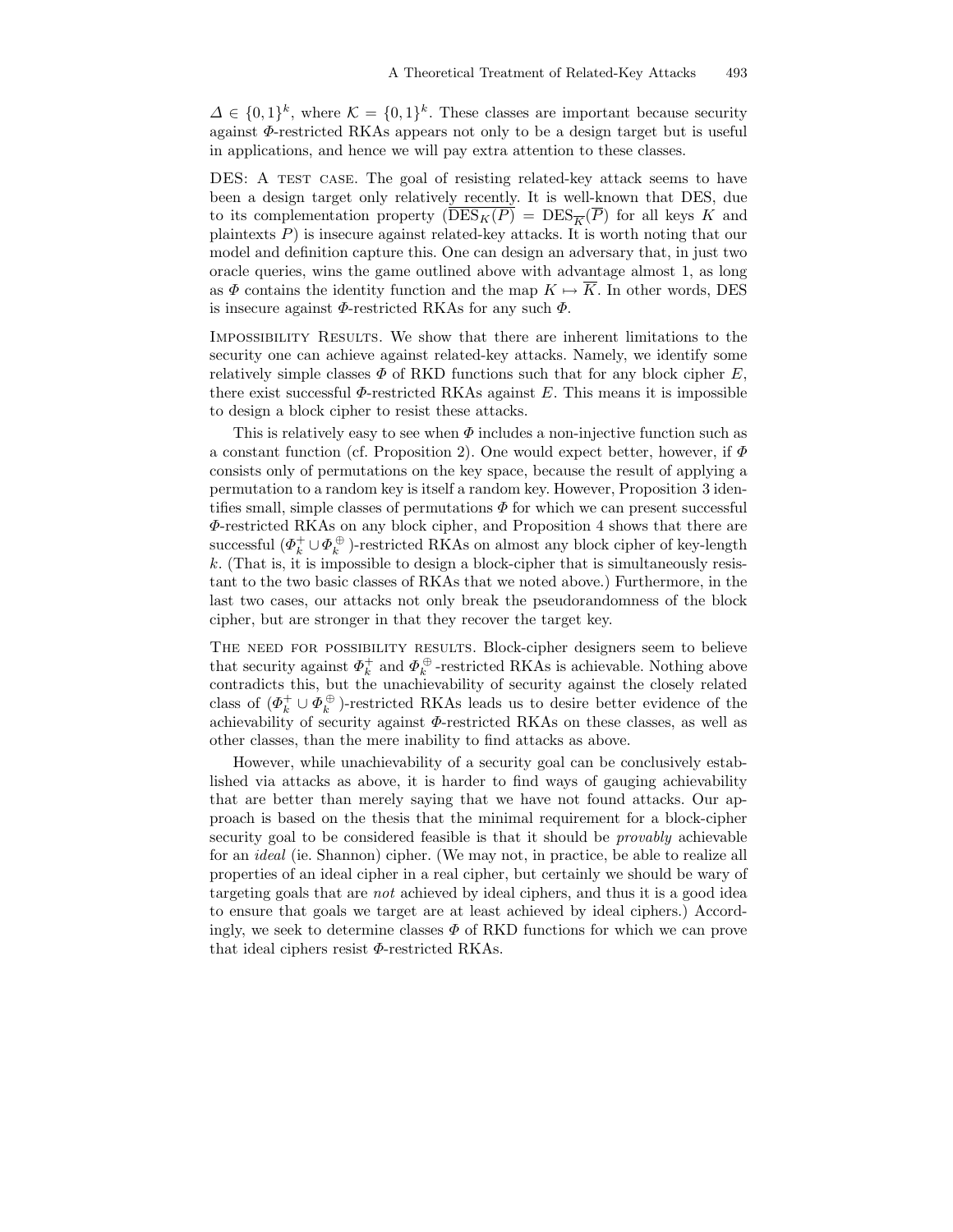A GENERAL POSSIBILITY RESULT. We define two properties of a class  $\Phi$  of RKD functions that we call collision-resistance and output-unpredictability. Theorem 1 then shows that an ideal cipher is secure against  $\Phi$ -restricted RKAs for any  $\Phi$ having these two properties. We consider this the main result of the paper.

The properties themselves are fairly simple. Roughly, collision-resistance asks that for any small subset P of  $\Phi$ , the probability, over a random choice of key K, that there exist distinct  $\phi_1, \phi_2 \in P$  with  $\phi_1(K) = \phi_2(K)$ , is small. Outputunpredictability asks that for any small subset  $P$  of  $\Phi$  and any small subset X of the key-space, the probability, over a random choice of key  $K$ , that there exists  $\phi \in P$  with  $\phi(K) \in X$ , is small. The actual definitions and results in Section 6 are quantitative, upper bounding the advantage of a related-key attack in terms of advantages with respect to the two underlying properties of  $\Phi$ .

Implications. A corollary of these results is that an ideal cipher is secure against  $\Phi$ -restricted related-key attacks both when  $\Phi = \Phi_k^+$  and when  $\Phi =$  $\varPhi_k^{\,\oplus}$  . Corollary 1 establishes this by showing that these two sets of related-keyderiving permutations have the collision-resistance property and then applying our main result. (We clarify that this does not contradict the impossibility result of Proposition 4 since in the latter the adversary could use RKD functions from both classes in its attack, and in the current possibility result it can use RKD functions from one or the other, but not both simultaneously.)

Applications. One consequence of having a notion of security for block ciphers with respect to RKAs is that we can now prove the security of protocols that use a block cipher with multiple, but related, keys. The proofs are standard reductions that assume that the underlying block cipher resists  $\Phi$ -restricted RKAs for some suitable set of RKD functions  $\Phi$ . An important point is that because  $\Phi$  is a parameter of our definitions, and because different applications use keys with different relationships, these proofs precisely identify what assumptions we are making about the underlying block cipher. When  $\Phi$  is some small set (eg. with two or three elements) or when  $\Phi$  is some set whose RKA-resistance is commonly targeted as a design goal (eg.  $\varPhi_k^{\,\oplus}$ ), then we may have reasonable confidence that the protocol is secure. We now discuss some specific results in this vein.

Tweakable block ciphers. Liskov, Rivest and Wagner [14] introduce the notion of a tweakable block cipher and argue that use of this primitive enables conceptually simpler designs and proofs of security for modes of operation. They suggest a simple way to construct a tweakable block cipher out of a block cipher resistant to related-key attacks: simply XOR the tweak into the key. Having no definitions for security against related-key attack, however, they are not able to prove the security of their construction. As an application of our notions, we prove that their construct yields a secure tweakable PRP under the assumption that the original block cipher is a PRP resistant to  $\Phi_k^{\oplus}$ -restricted related-key attacks.

Simplifying constructs. Some block-cipher based schemes such as Black and Rogaway's three-key CBC MAC constructions [4] use several independent blockcipher keys. In such schemes it is possible to use related keys instead and thereby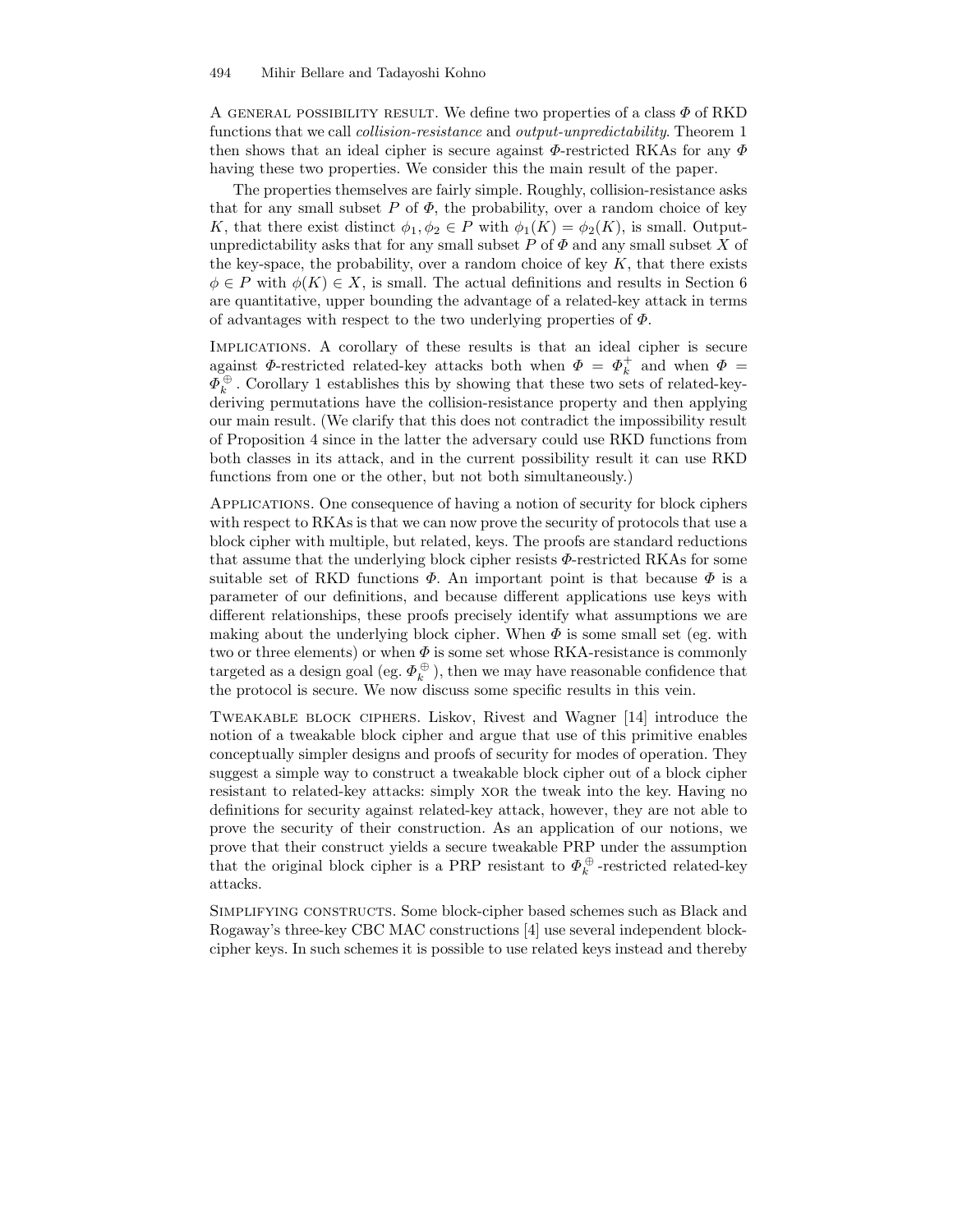both reduce the key-length of the scheme and conceptually simplify it. In the full version of this paper we present related-key using modifications of these schemes and prove that they retain their security if the block cipher is assumed to be a PRP secure against  $\Phi$ -restricted related key attacks, where  $\Phi$  is some fixed three-element subset of  $\Phi_k^+$  or  $\Phi_k^{\oplus}$  (eg.  $\{K \mapsto K, K \mapsto K + 1 \bmod 2^k, K \mapsto$  $K + 2 \mod 2^k$ .

Analysis of legacy protocols. Constructions using related keys also show up in existing cryptographic applications. (For example, [11] mentions a proprietary application that uses different, related keys to encrypt different messages.) Our notions can be used to retroactively analyze such protocols, thus providing formal justification for those protocols in the case they are secure, or insights into their insecurity if they are not secure.

Extensions. This extended abstract focuses on PRPs secure against chosenplaintext RKAs, since this is the simplest goal related to the question of the security of block ciphers under RKAs. In the full version of this paper we provide definitions for PRPs secure against chosen-ciphertext RKAs, and also for PRFs secure against RKAs, and discuss how our results extend to them.

Towards constructs. The central theoretical question raised by this work is whether it is possible, for some non-trivial classes  $\Phi$ , to construct PRPs or PRFs that are provably secure against  $\Phi$ -restricted related-key attacks under some standard assumption, such as the existence of one-way functions or the hardness of an algebraic problem like factoring or Decision-Diffie-Hellman (DDH). Related-key attacks are so different from standard ones that this appears to be a challenging problem. Our results along these lines appear in the full version of this paper.

In the full version of this paper we first note that it is possible to solve this problem for some very simple classes  $\Phi$ , such as if  $\Phi$  consists of functions that modify only the second half of their input key. In that case, we show how a standard PRP can be modified to be provably resistant to  $\Phi$ -restricted relatedkey attack. This is already of some interest for applications, since an example of a class  $\Phi$  meeting the desired condition is the subset of  $\Phi_k^{\oplus}$  given by the set of a class  $\varphi$  inceting the desired condition is the subset of  $\varphi_k$  given by the set of all maps  $K \mapsto K \oplus \Delta$  where  $\Delta = 0^{k/2} || \Delta'$  and  $\Delta'$  is any  $k/2$ -bit string. However, we would like such results for broader classes  $\Phi$  like  $\Phi_k^{\oplus}$  or  $\Phi_k^+$ .

A natural approach is to examine existing proven-secure constructions of PRFs and PRPs and see whether they resist related-key attacks. In this regard, we note that although Luby and Rackoff proved that a three-round Feistel network with independent round keys and a PRF-secure round function is a secure pseudorandom permutation in the standard model [15], any Feistel networks (regardless of the number of rounds) with independent round keys is not resistant to  $\Phi_k^{\,\oplus}$  -restricted related-key attacks. We then look at DDH-based PRF constructions such as those of Naor-Reingold [16] and Nielsen [17] and show that they succumb to related-key attacks restricted to trivial classes  $\Phi$ . (We stress that these constructs were never designed with the goal or claim of resisting any kind of related-key attack, so the attacks we present do not contradict their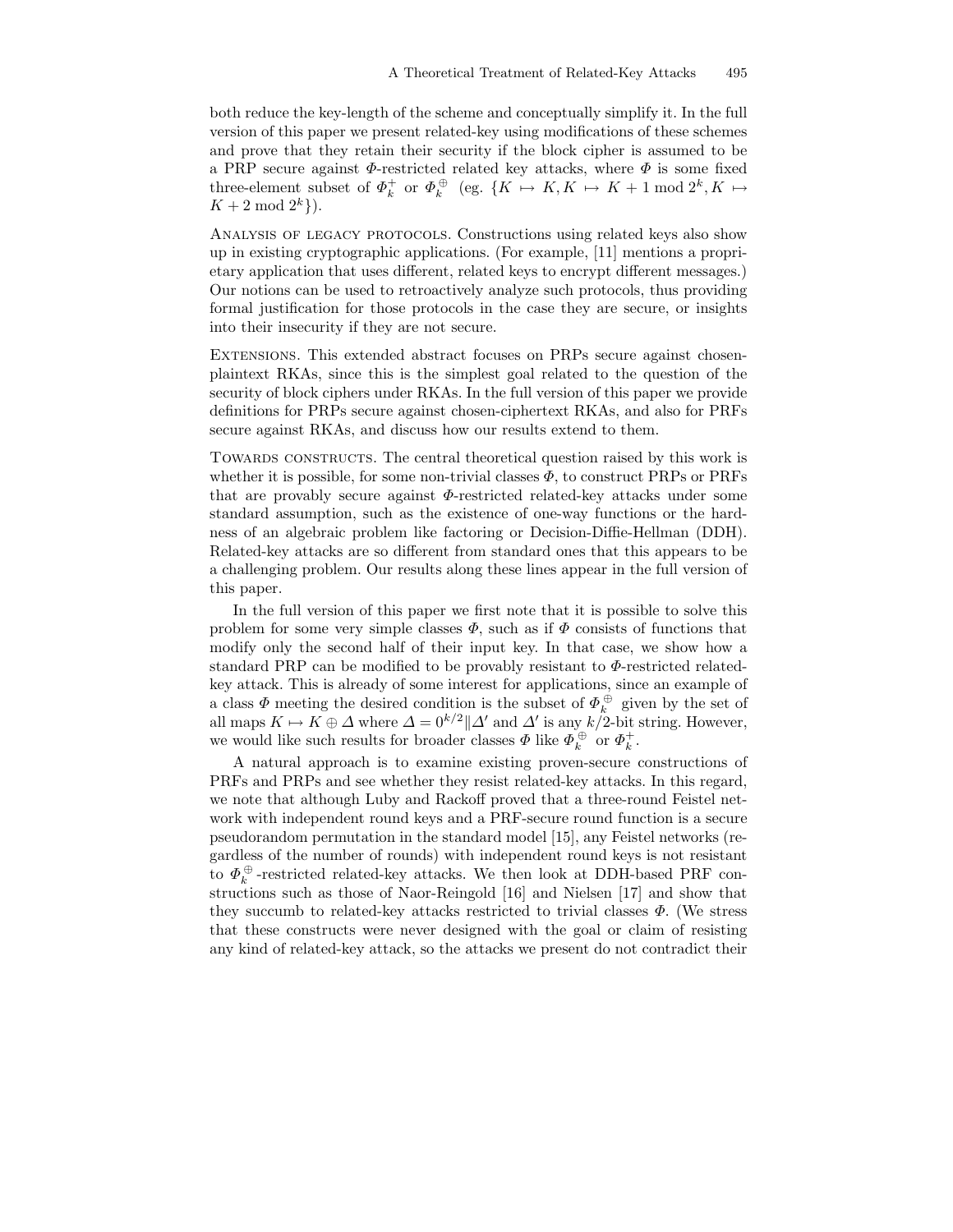provable-security. However, in the search for constructs secure against relatedkey attacks it makes sense to analyze existing constructs and learn from how they fail in the new model.)

Discussion. Whether to accept these new notions of pseudorandomness may be controversial since they are certainly stronger than the standard notions. But we hope this work will stimulate more interest in the continued analysis of the security of block ciphers against related-key attacks, in the design and analysis of protocols using related keys, and, from a foundational perspective, in proving the existence, based on standard assumptions, of PRFs secure against  $\Phi$ -restricted RKAs for non-trivial classes  $\Phi$ .

Related work. Prior to the recent work of Courtois and Pieprzyk [5], the best (in terms of the number of rounds) known attack against Rijndael was a  $\varPhi_k^{\,\oplus}$  -restricted related key attack that uses 256 different related keys and that extends through nine (out of 14) rounds of Rijndael with 128-bit blocks and 256 bit keys [8]. Daemen and Rijmen discuss related-key attacks in their book [7] and in their AES submission documents [6] and comment that the diffusion and non-linearity of Rijndael's key schedule makes it difficult for related-key attacks to pass through the entire cipher. In [11] Kelsey, Schneier, and Wagner give a related-key key-recovery attack against 3DES (or 3AES) using resources roughly that of an exhaustive search for a single DES (or AES) key.

FULL VERSION. This abstract omits much of the content of the associated full paper [2].

# 2 Notation and standard definitions

We denote by  $s \stackrel{\$}{\leftarrow} S$  the operation of selecting s at random from set S and by  $x \leftarrow y$  the assignment of value y to x. If S is a set then |S| denotes its size, while if s is a string then  $|s|$  denotes its length.

PRFs were introduced by [9] and PRPs by [15]. We recall the latter, but since our goal is to model block ciphers, we adopt the concrete approach of [1] rather than the asymptotic approach of the original papers. Let  $\text{Perm}(\mathcal{D})$  denote the set of all permutations on D. Let  $F: \ K \times \mathcal{D} \to \mathcal{R}$  be a family of functions from D to R indexed by keys K. We use  $F_K(D)$  as shorthand for  $F(K, D)$ . F is a family of permutations (i.e. a block-cipher), if  $\mathcal{D} = \mathcal{R}$  and  $F_K(\cdot)$  is a permutation on  $\mathcal{D}$ for each  $K \in \mathcal{K}$ . If F is a family of permutations, we use  $F_K^{-1}(\cdot)$  to denote the inverse of  $F_K(\cdot)$  and we use  $F^{-1}(\cdot, \cdot)$  to denote the function that takes as input  $(K, D)$  and computes  $F_K^{-1}(D)$ .

Suppose  $E: \mathcal{K} \times \mathcal{D} \to \mathcal{D}$  is a family of functions. If A is an adversary with access to an oracle, we let

$$
\mathbf{Adv}_{E}^{\text{prp}}(A) = \Pr\left[K \stackrel{\$}{\leftarrow} \mathcal{K} : A^{E_{K}(\cdot)} = 1\right] - \Pr\left[g \stackrel{\$}{\leftarrow} \text{Perm}(\mathcal{D}) : A^{g(\cdot)} = 1\right]
$$

denote the *prp-advantage* of  $\vec{A}$  in attacking  $\vec{E}$ . Under this concrete security approach  $[1]$ , there is no formal definition of what it means for E to be a "secure PRP," but in discussions this phrase should be taken to mean that, for any A attacking E with resources (running time, size of code, number of oracle queries)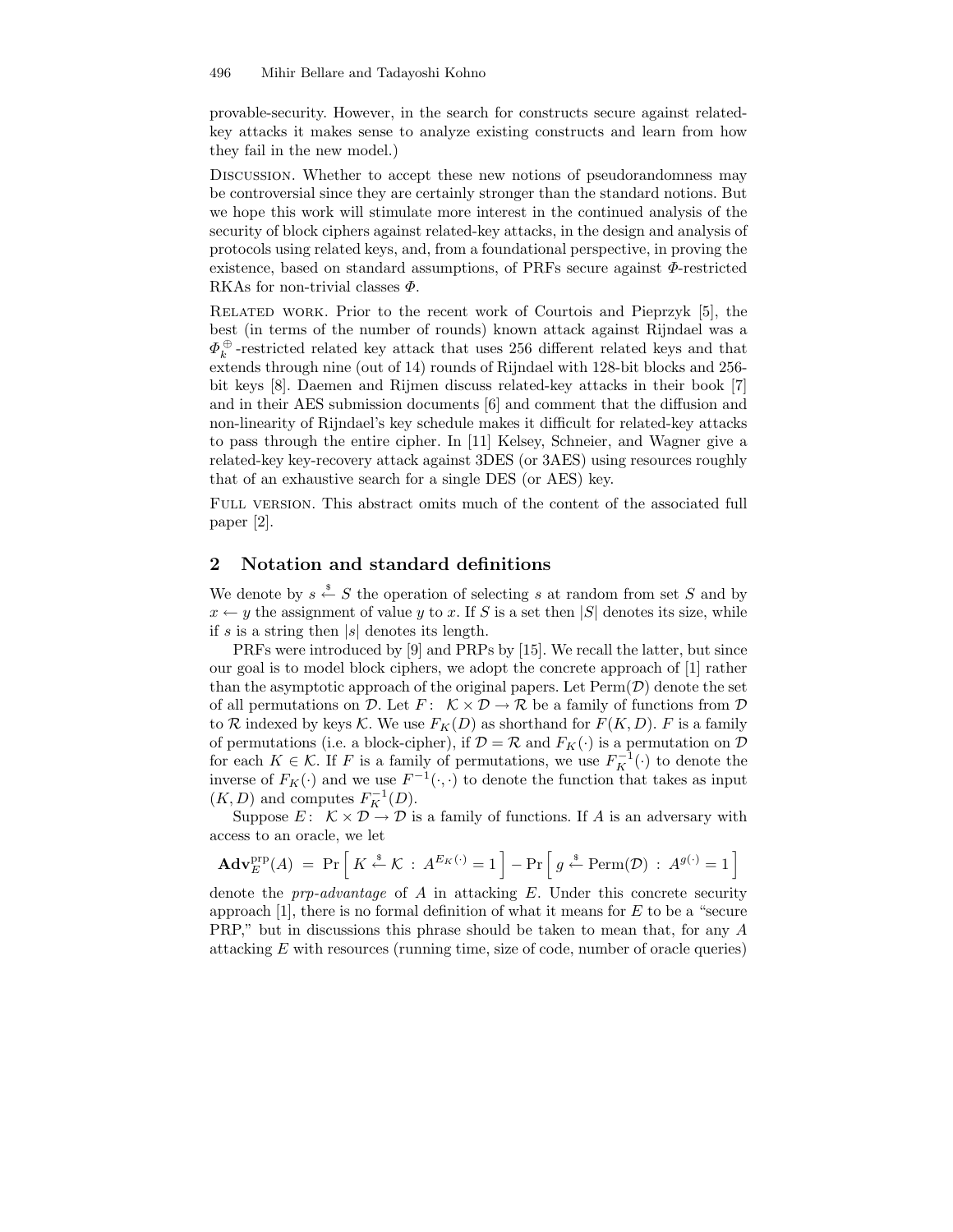limited to "practical" amounts, the prp-advantage of A is "small." Formal results are stated with concrete bounds.

#### 3 New notions

In this section we introduce our formalizations for capturing the security of block ciphers under related-key attacks.

We let  $\text{Perm}(\mathcal{K}, \mathcal{D})$  denote the set of all block-ciphers with domain  $\mathcal D$  and key-space K. Thus the notation  $G \stackrel{\text{*}}{\leftarrow} \text{Perm}(\mathcal{K}, \mathcal{D})$  corresponds to selecting a random block-cipher. In more detail, it comes down to defining G via

For each 
$$
K \in \mathcal{K}
$$
 do:  $G_K \xleftarrow{\$} \text{Perm}(\mathcal{D})$ .

Given a family of functions  $E: \mathcal{K} \times \mathcal{D} \to \mathcal{D}$  and a key  $K \in \mathcal{K}$ , we define the *related-key oracle*  $E_{\text{RK}(\cdot,K)}(\cdot)$  as an oracle that takes two arguments, a function  $\phi: \mathcal{K} \to \mathcal{K}$  and an element  $M \in \mathcal{D}$ , and that returns  $E_{\phi(K)}(M)$ . In pseudocode,

Oracle 
$$
E_{\text{RK}(\phi,K)}(M)
$$
 // where  $\phi: K \to K$  is a function and  $M \in \mathcal{D}$   
\n $K' \leftarrow \phi(K); C \leftarrow E_{K'}(M)$   
\nReturn C

We shall refer to  $\phi$  as a related-key-deriving (RKD) function or a key transformation. We let  $\Phi$  be a set of functions mapping K to K. We call  $\Phi$  the set of allowed RKD functions, or allowed key-transformations, and it will be a parameter of our definition.

Definition 1. [Pseudorandomness with respect to related-key attacks.] Let  $E: \mathcal{K} \times \mathcal{D} \to \mathcal{D}$  be a family of functions and let  $\Phi$  be a set of RKD functions over  $K$ . Let  $A$  be an adversary with access to a related-key oracle, and restricted to queries of the form  $(\phi, x)$  in which  $\phi \in \Phi$  and  $x \in \mathcal{D}$ . Then

$$
\mathbf{Adv}_{\Phi,E}^{\text{pp-rka}}(A) = \Pr\left[K \stackrel{\$}{\leftarrow} \mathcal{K} : A^{E_{\text{RK}(\cdot,K)}(\cdot)} = 1\right] - \Pr\left[K \stackrel{\$}{\leftarrow} \mathcal{K}; G \stackrel{\$}{\leftarrow} \text{Perm}(\mathcal{K}, \mathcal{D}) : A^{G_{\text{RK}(\cdot,K)}(\cdot)} = 1\right]\right].
$$

is defined as the  $prp-rka-advantage$  of A in a  $\Phi$ -restricted related-key attack  $(RKA)$  on E.

The attack model allows the adversary A to choose a function  $\phi$  which transforms the target key K into the key  $\phi(K)$ , and then to obtain the value of the block cipher, on an input of  $A$ 's choice, under this transformed key. We measure its success at determining whether its oracle queries are being answered via the block cipher E or via a random block cipher.

Remark 1. [Concrete security versus asymptotics] Since our goal is to model block ciphers, our definition uses the concrete security approach rather than the asymptotic approach. Under the concrete security approach there is no formal definition of what it means for  $E$  to be a "secure PRP under  $\Phi$ -restricted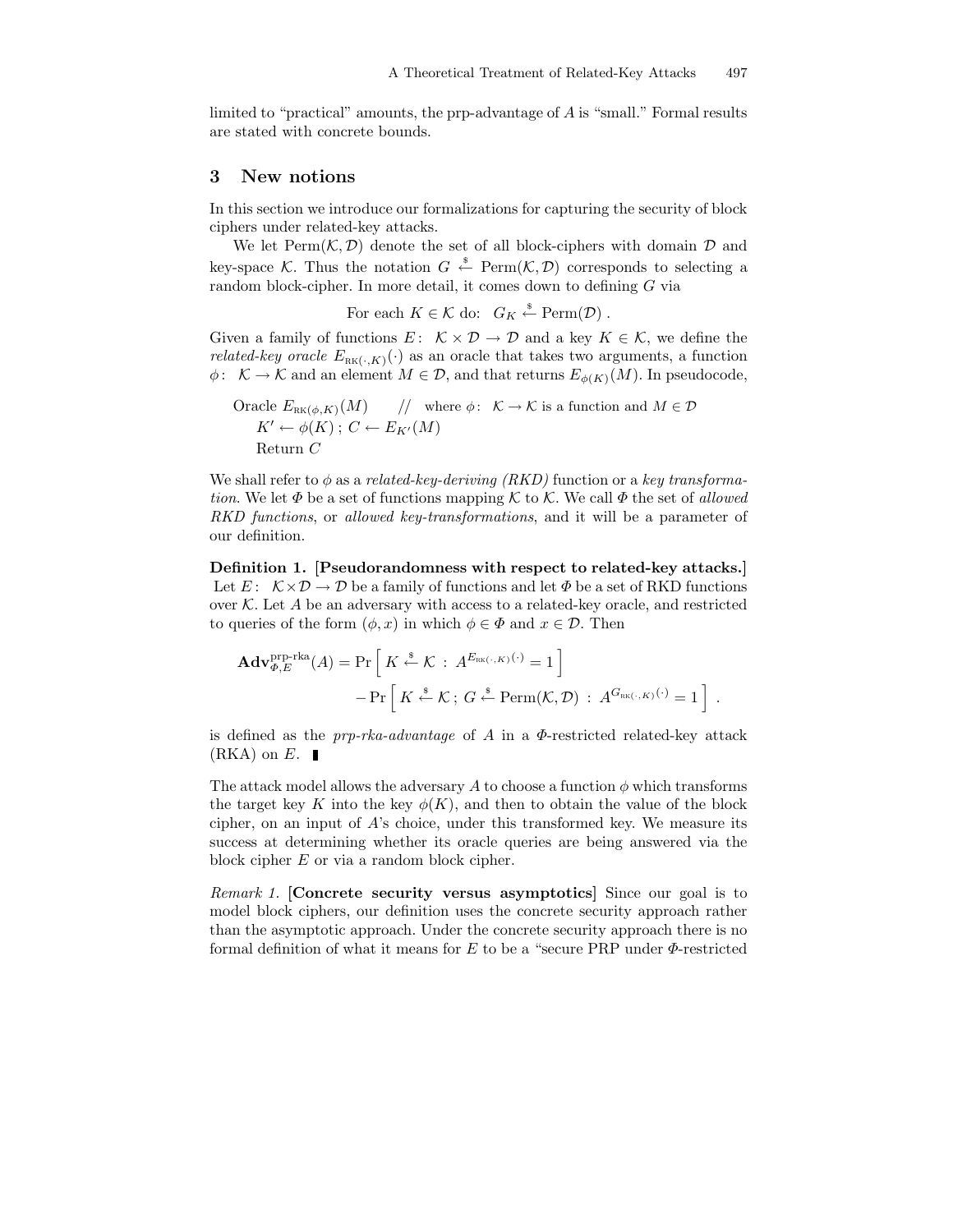498 Mihir Bellare and Tadayoshi Kohno

related-key attack," but in discussions, this phrase should be taken to mean that for any  $A$  attacking  $E$  with resources (running time, size of code, number of oracle queries) limited to "practical" amounts, and obeying the restriction that the related-key deriving functions in all its oracle queries are from the set  $\Phi$ , the prp-rka-advantage of A is "small." We remark that for other considerations, such as the design of RKA-secure PRPs based on complexity-assumptions, an asymptotic definition is likely to be more appropriate, but it is trivial to extend our definitions to asymptotic ones. One would consider families of functions indexed by a security parameter, and families of RKD functions, also indexed by the same security parameter. Then one would view the advantage above as function of this security parameter, and ask that it be negligible for all polynomial-time adversaries.

The following proposition shows that the notion of pseudorandomness under related-key attacks is stronger than the standard notion of pseudorandomness, assuming that the set of RKD functions  $\Phi$  includes any permutation on the key space. As a special case, this proposition shows that if  $\Phi$  contains the identity permutation and if a block cipher is secure against Φ-restricted RKAs, then it is also secure under the standard notion of pseudorandomness. (Furthermore, the RKA notion and the standard notion are equivalent when  $|\Phi|=1$  and the function in  $\Phi$  is a permutation.) The proof of Proposition 1 appears in [2].

**Proposition 1.** Let E:  $K \times D \rightarrow D$  be any block cipher, and let  $\Phi$  be any set of RKD functions over K that contains at least one permutation. Then given any PRP adversary  $A$  against  $E$ , we can construct a  $\Phi$ -restricted RKA adversary  $B_A$  against E such that

$$
\mathbf{Adv}^{prp}_{E}(A)\leq \mathbf{Adv}^{prp\text{-}rka}_{\Phi,E}(B_A)
$$

and adversary  $B_A$  uses the same resources as adversary A.

Definition 1 is for pseudorandom permutations under chosen-plaintext relatedkey attack. It is straight forward to extend this definition to pseudorandom functions under related-key attack, and also to pseudorandom permutations under chosen-ciphertext related-key attack. For simplicity, in this extended abstract we stick to the basic notion of Definition 1, but shall discuss the other notions in [2].

Since we shall often consider  $XOR$  and additive differences on  $k$ -bit keys, we give the corresponding classes of RKD functions special names. Let  $\mathcal{K} = \{0, 1\}^k$ where  $k \geq 1$  is an integer. For any integer i with  $0 \leq i < 2^k$  we let  $ADD_i:$  K  $\rightarrow$ K denote the function which on input K returns  $K + i \mod 2^k$ . (Here K is first interpreted as an integer and then the final result is interpreted as a  $k$ -bit string.) For any  $\Delta \in \{0,1\}^k$  we let  $XOR_{\Delta}$ :  $\mathcal{K} \to \mathcal{K}$  denote the function which on input K returns  $K \oplus \Delta$ . Then we let

$$
\Phi_k^+ = \{ \text{ADD}_i : 0 \le i < 2^k \} \quad \text{and} \quad \Phi_k^{\oplus} = \{ \text{XOR}_{\Delta} : \Delta \in \{0, 1\}^k \} \,.
$$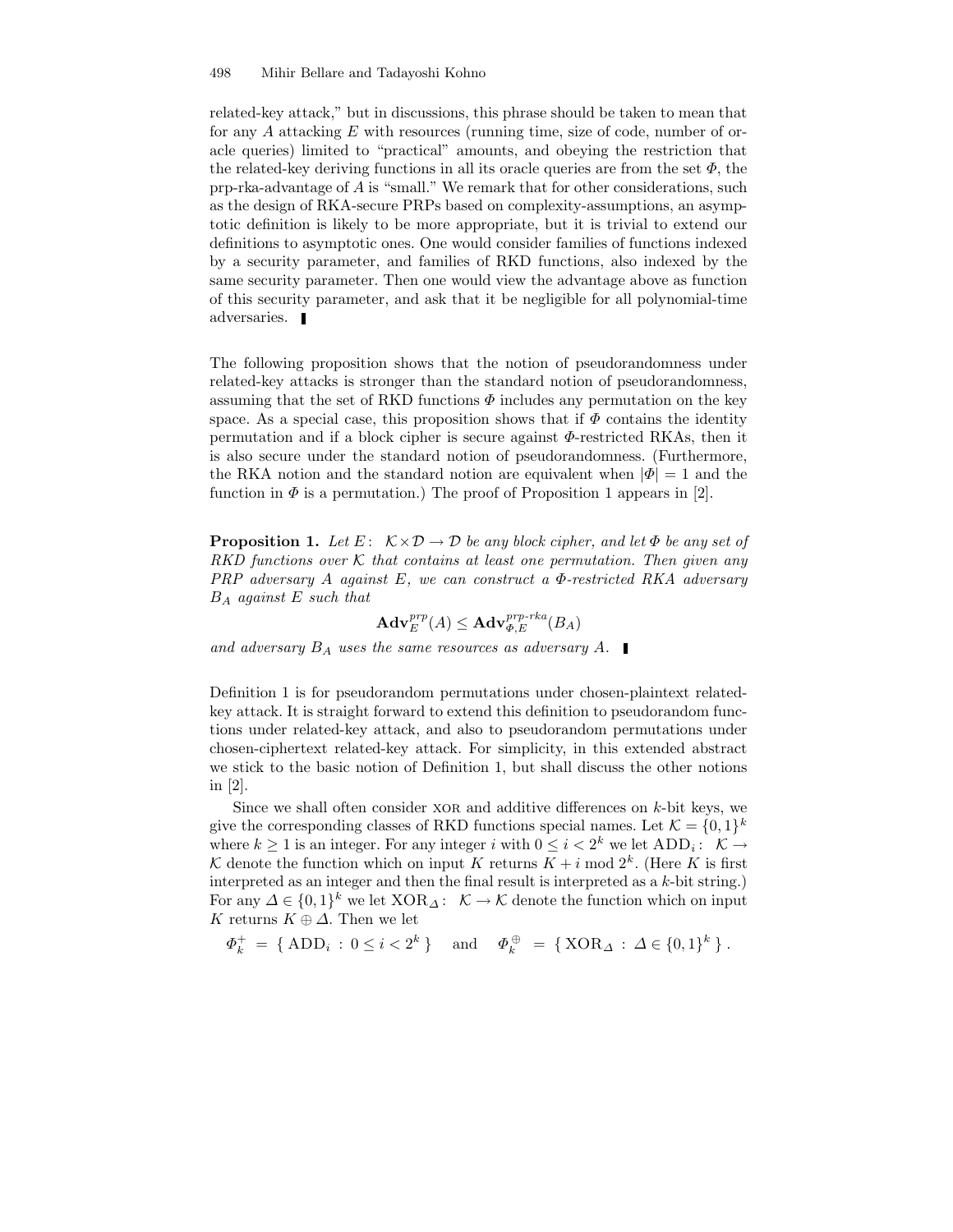### 4 Impossibility results

There are inherent limitations to security against related-key attacks. We show here that there exist relatively simple sets of RKD functions  $\Phi$  over K such that no block cipher  $E: \mathcal{K} \times \mathcal{D} \to \mathcal{D}$  (with  $|\mathcal{D}|$  sufficiently large) can resist  $\Phi$ restricted related-key attacks. (One consequence of this is that it is impossible to design a block cipher that resists  $\Phi$ -restricted related-key attacks for all  $\Phi$ .) The first and obvious example is when  $\Phi$  contains a constant function. The formal proof of the following appears in [2].

**Proposition 2.** Let  $\Phi$  be any class of RKD functions that contains a constant function. (Meaning there exists a  $C \in \mathcal{K}$  such that  $\Phi$  contains the function  $\phi$ defined by  $\phi(K) = C$  for all  $K \in \mathcal{K}$ .) Let  $E: \mathcal{K} \times \mathcal{D} \to \mathcal{D}$  be any block cipher. Then there exists an adversary A such that

$$
\mathbf{Adv}_{\Phi,E}^{prp\text{-}rka}(A) \ \geq \ 1 - \frac{1}{|\mathcal{D}|} \ ,
$$

and A makes only one oracle query and has running time that of one computation of E.

One might expect better if  $\Phi$  consists only of permutations (since the result of applying a permutation to a random key is again a random key). The following indicates, however, that there are simple sets  $\Phi$  of permutations on K such that there exist  $\Phi$ -restricted related-key attacks against any block cipher.

**Proposition 3.** Let  $E: \{0,1\}^k \times \mathcal{D} \to \mathcal{D}$  be any block cipher. Then there exists an adversary A and a set of RKD functions  $\Phi$  such that  $\Phi$  consists only of permutations on  $\{0,1\}^k$  and

$$
\mathbf{Adv}_{\Phi,E}^{prp\text{-}rka}(A) \ge 1 - \frac{k+1}{|\mathcal{D}|},
$$

and A makes  $2k+1$  oracle queries (using  $2k+1$  different key transformations) and has running time  $O(k)$  plus the time for one computation of E.

An example set  $\Phi$  for which the above proposition holds is  $\Phi = \{ \phi_i^c : c \in$  $\{0,1\}, i \in \{1,\ldots,k\}$  U  $\{\mathrm{id}\}$  where id is the identity function,  $\phi_i^0(K)$  maps K to K if the *i*-th bit of K is 0 and complements all but the *i*-th bit of K if the *i*-th bit of K is 1, and  $\phi_i^1(K)$  maps K to K if the *i*-th bit of K is 1 and complements all but the *i*-th bit of K if the *i*-th bit of K is 0. See the full version of this paper for the complete proof.

While one might consider the above set of RKD permutations somewhat contrived, we remark that there exist other, more natural sets  $\Phi$  of permutations on  $K$  such that an adversary can mount a  $\Phi$ -restricted related-key attack against most block ciphers  $E: \mathcal{K} \times \mathcal{D} \to \mathcal{D}$ . Namely we will show this for  $\mathcal{K} = \{0,1\}^k$  and  $\Phi = \Phi_k^+ \cup \Phi_k^{\oplus}$ . To state the result we first need a definition. If  $E: \ \{0,1\}^k \times \mathcal{D} \to$  $D$  is a block cipher, we let

$$
\mathsf{KC}_E = \max_{L \neq M} \left\{ \Pr \left[ D \stackrel{\$}{\leftarrow} \mathcal{D} : E_L(D) = E_M(D) \right] \right\} .
$$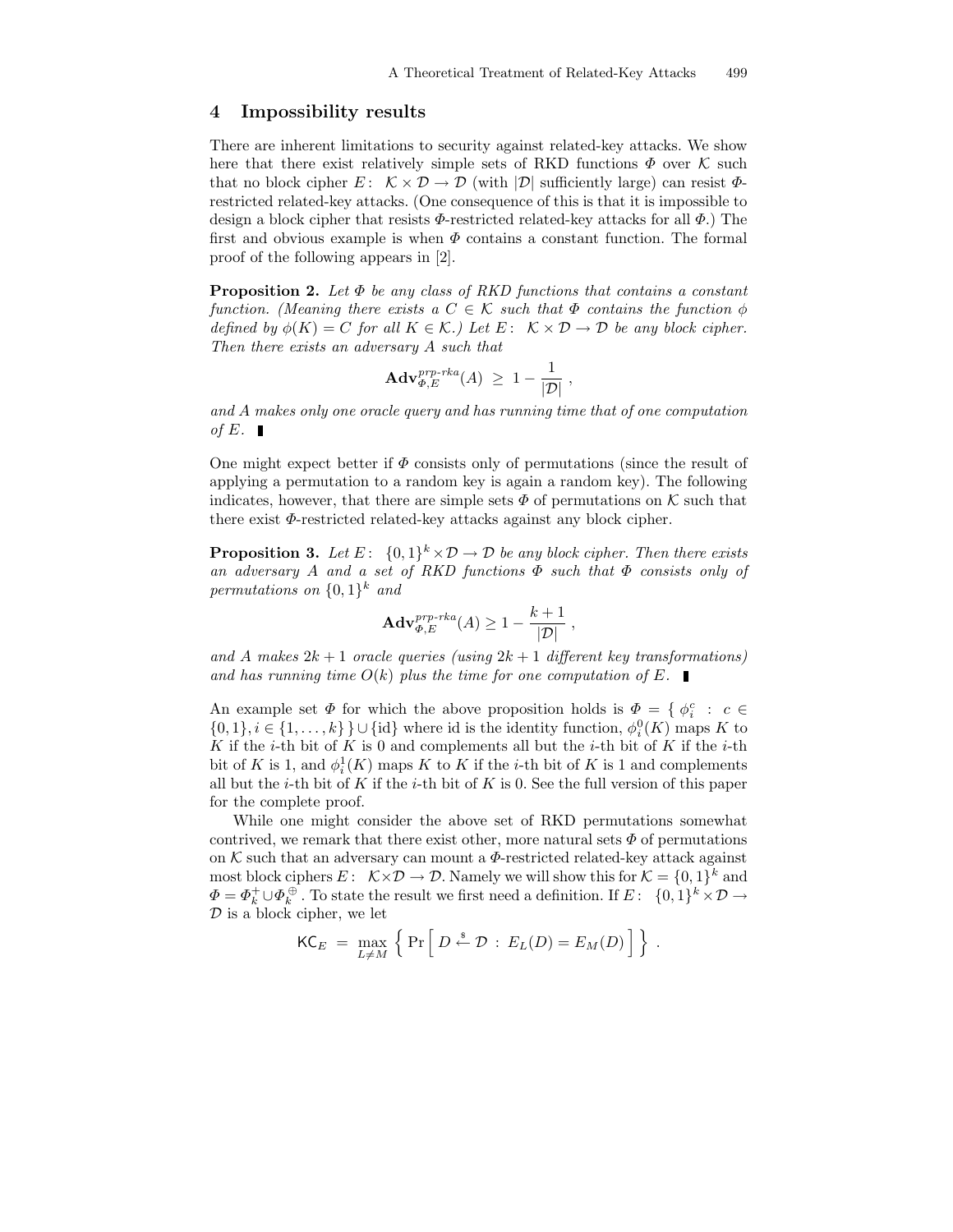The maximum is over all pairs of distinct keys in  $K$ . Above, when we said our result applied to "most" block ciphers, we meant ones for which  $\mathsf{KC}_E$  is assumed small. In practice this does not seem to be a restriction. (We would expect the above probability to be about  $1/|D|$ .) The formal result below applies to any block cipher and is stated quantitatively. From the result one sees that the advantage of the adversary is high as long as  $\mathsf{KC}_E$  is small. The proof of the following proposition appears in [2].

**Proposition 4.** Let  $E: \{0,1\}^k \times \mathcal{D} \to \mathcal{D}$  be any block cipher. Let  $\Phi = \Phi_k^+ \cup \Phi_k^+$ . Then there exists an adversary A such that

$$
\mathbf{Adv}_{\Phi,E}^{prp\text{-}rka}(A) \ge 1 - \frac{(k-1)\cdot \mathsf{KC}_E}{2} - \frac{2}{|\mathcal{D}|},
$$

and A makes 2k−1 oracle queries, each with a different key transformation, and has running time  $O(k)$  plus the time for two computations of E.

### 5 Properties of RKD transformations

The attack in Proposition 2 works because the adversary is able to predict the output of the function  $\phi(K)$  for a random key K. And the attacks in Proposition 3 and Proposition 4 work because the adversary is able to find two different functions in  $\Phi$  that sometimes produced the same output key (eg. if the *i*-th bit of K is 0 then  $\phi_i^0(K) = \text{id}(K)$  in the attack for Proposition 3). In this section we introduce two security notions capturing these properties. We will use these definitions in Section 6 when we present possibility results in the Shannon model.

In both security notions, we associate to a given set of RKD transformations  $\Phi$  a measure of the extent to which  $\Phi$  fails to have the property in question. The measure function takes resource bounds and returns a number between 0 and 1. The higher this number, the more "insecure" is  $\Phi$  with regard to the property in question. We name the first property we measure *output-unpredictability*. Intuitively, a set  $\Phi$  is output-unpredictable if, for all reasonably-sized sets  $P \subseteq \Phi$  and  $X \subseteq \mathcal{K}$ , the probability, over a random choice of key K, that there exists a  $\phi \in P$ and  $K' \in X$  such that  $\phi(K) = K'$ , is small. The set  $\Phi$  used in Proposition 2 was not output-unpredictable.

**Definition 2. [Output-unpredictability for**  $\Phi$ **.]** Let K be a set of keys and let  $\Phi$  be a set of RKD functions over K. Let  $r, r'$  be positive integers. Then

$$
\mathbf{InSec}_{\Phi}^{\text{up}}(r,r')
$$
  
= 
$$
\max_{P \subseteq \Phi, X \subseteq \mathcal{K}, |P| \le r, |X| \le r'} \left\{ \Pr \left[ K \stackrel{\$}{\leftarrow} \mathcal{K} : \{ \phi(K) : \phi \in P \} \cap X \neq \emptyset \right] \right\}
$$

is defined as the  $(r, r')$ -output-unpredictability of  $\Phi$ .

We name the second property we measure *collision-resistance*. Intuitively, a set  $\Phi$  is collision-resistant if, for all reasonably-sized sets  $P \subseteq \Phi$ , the probability,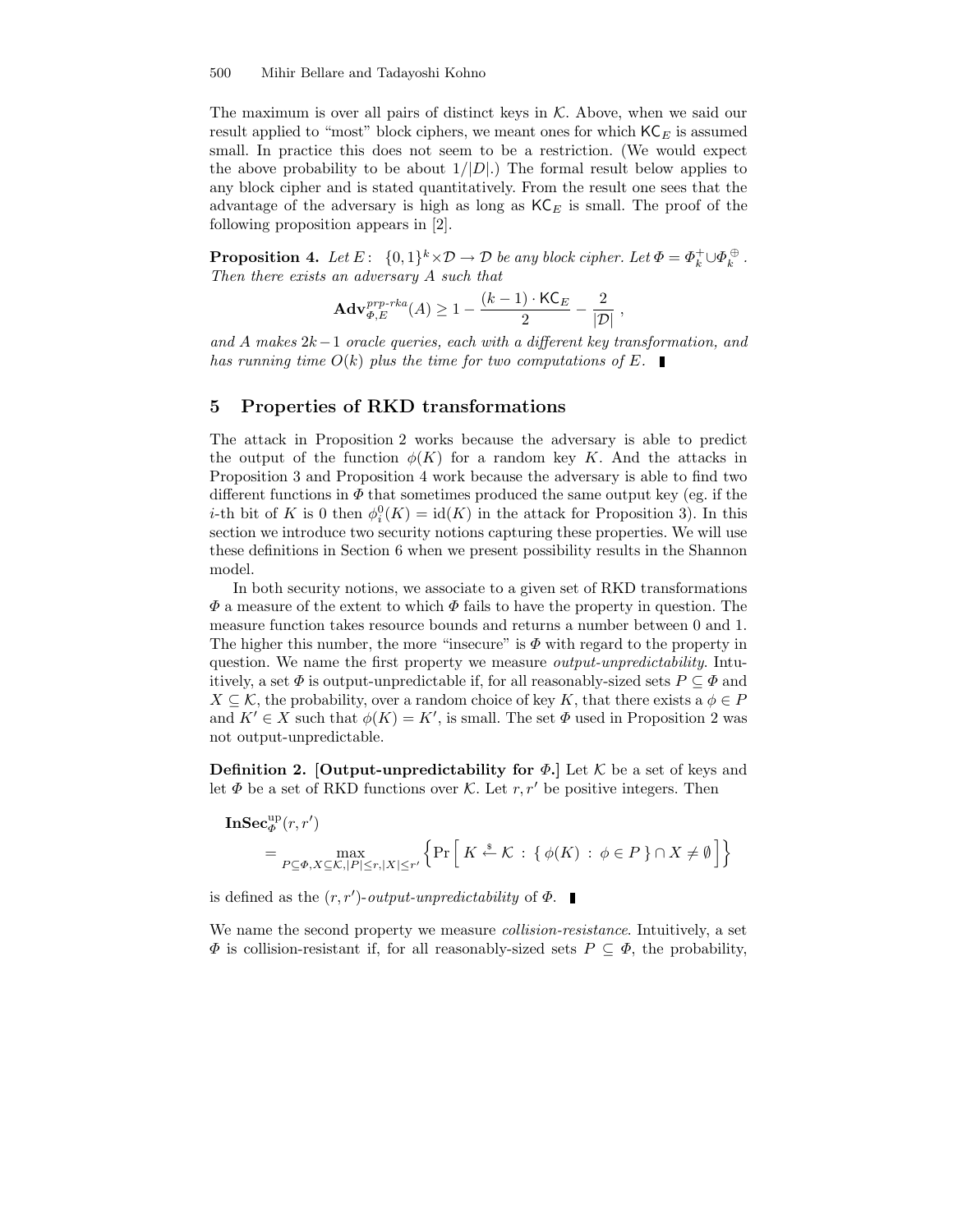over a random choice of key K, that there exist distinct  $\phi_1, \phi_2 \in P$  such that  $\phi_1(K) = \phi_2(K)$ , is small. The attacks in Proposition 3 and Proposition 4 both exploit collisions of this form.

**Definition 3.** [Collision resistance for  $\Phi$ .] Let K be a set of keys and let  $\Phi$ be a set of RKD functions over  $K$ . Let r be a positive integer. Then

$$
\mathbf{InSec}_{\Phi}^{\mathrm{cr}}(r) = \max_{P \subseteq \Phi, |P| \le r} \left\{ \Pr\left[ K \stackrel{\$}{\leftarrow} \mathcal{K} : |\{\phi(K) : \phi \in P\} | < |P| \right] \right\}
$$

is defined as the *r*-collision resistance of  $\Phi$ .

Upper-bounding output-unpredictability and collision-resistance. The following lemma shows that if  $\Phi$  contains only permutations and if the key-space is large, then output-unpredictability is assured for reasonable  $r, r'$ .

**Lemma 1.** Let  $\Phi$  be a set of permutations on some keys space  $\mathcal{K}$ . Let  $r, r'$  be positive integers. Then

$$
\mathbf{InSec}_{\Phi}^{up}(r,r')\leq rr'|\mathcal{K}|^{-1}.\quad \blacksquare
$$

For the canonical sets of RKD functions in which we are interested, namely  $\varPhi_k^+$ and  $\varPhi_k^{\,\oplus}$  , the following lemma shows that collision-resistance is guaranteed.

**Lemma 2.** Let  $\mathcal{K} = \{0,1\}^k$  and let  $\Phi$  be either  $\Phi_k^+$  or  $\Phi_k^{\oplus}$  . Then for any positive integer r,

$$
\mathbf{InSec}^{cr}_{\varPhi}(r)\;=\;0\;.
$$

See [2] for the proof of Lemma 1 and Lemma 2.

LOWER-BOUNDS. It is possible to lower-bound the insecurity of a block cipher against  $\Phi$ -restricted RKAs as a function of the output-unpredictability of  $\Phi$ . See [2] for details.

#### 6 Possibility results: The Shannon model

In this section we show that if a set of RKD transformations  $\Phi$  over K is both output-unpredictable and collision-resistant, then security against  $\Phi$ -restricted RKAs is achievable in the Shannon model. This suggests that security against  $\Phi$ -restricted RKAs for such  $\Phi$  is a reasonable block cipher design goal.

The Shannon model. We begin by extending Definition 1 to the Shannon model. This is easily done: we simply provide the adversary with oracles for  $E$ and  $E^{-1}$ , in both worlds, where E, the target block cipher, is chosen at random from the class of all block ciphers. Note the choice of G remains as before.

Definition 4. [RKA pseudorandomness in the Shannon model.] Fix sets K and D and let  $\Phi$  be a set of RKD functions over K. Let A be an adversary with access to three oracles, and restricted to queries of the form  $(K',x)$  for the first two oracles and  $(\phi, x)$  for the last, where  $K' \in \mathcal{K}, \phi \in \Phi$ , and  $x \in \mathcal{D}$ . Then

$$
\mathbf{Adv}_{\Phi,\mathcal{K},\mathcal{D}}^{\text{prp-rka}}(A) = \Pr\left[K \stackrel{\$}{\leftarrow} \mathcal{K}; E \stackrel{\$}{\leftarrow} \text{Perm}(\mathcal{K},\mathcal{D}) : A^{E(\cdot,\cdot),E^{-1}(\cdot,\cdot),E_{\text{RK}(\cdot,K)}(\cdot)} = 1\right]\n- \Pr\left[K \stackrel{\$}{\leftarrow} \mathcal{K}; E \stackrel{\$}{\leftarrow} \text{Perm}(\mathcal{K},\mathcal{D}); G \stackrel{\$}{\leftarrow} \text{Perm}(\mathcal{K},\mathcal{D}) : A^{E(\cdot,\cdot),E^{-1}(\cdot,\cdot),G_{\text{RK}(\cdot,K)}(\cdot)} = 1\right]
$$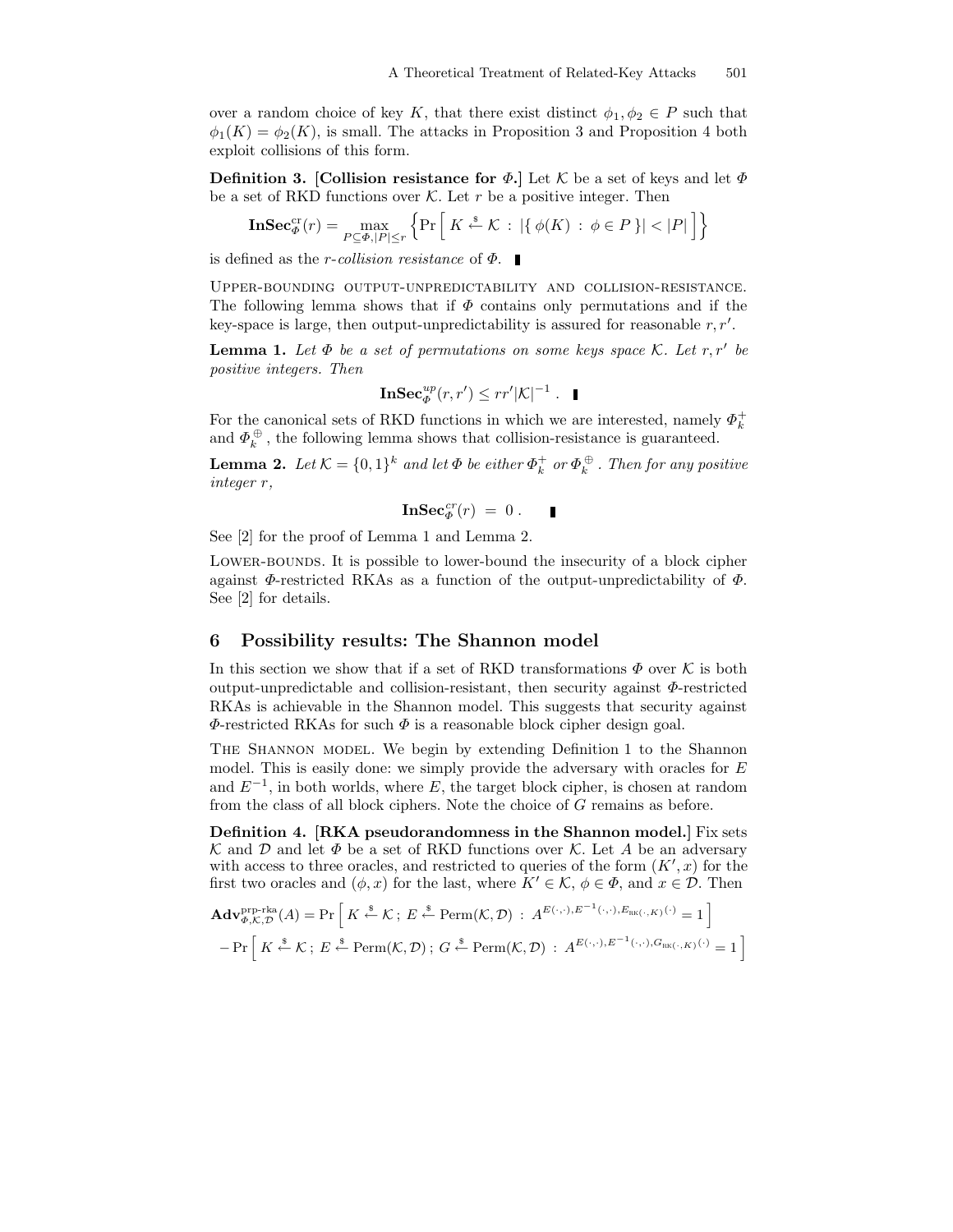is defined as the  $prp-rka-advantage$  of A in a  $\Phi$ -restricted related-key attack on a Shannon cipher with keys  $\mathcal K$  and domain  $\mathcal D$ .

Remark 2. The attacks in Section 4 apply in the Shannon model as well. (This is as one would expect since the attacks exploit properties of  $\Phi$  and not properties of the block cipher in question.) For example, the lower bounds on  $\mathbf{Adv}_{\Phi,\mathcal{K},\mathcal{D}}^{\text{prp-rka}}(A)$ in Proposition 2, Proposition 3 and Proposition 4 become, respectively

$$
1 - \frac{1}{|D|}
$$
,  $1 - \frac{k+1}{|D|}$  and  $1 - \frac{k+3}{2 \cdot |D|}$ .

POSSIBILITY RESULTS. We are now able to present our main result: if  $\Phi$  is both output-unpredictable and collision-resistant, then security against Φ-restricted RKAs is a reasonable design goal for a real block cipher.

More formally, we show that the  $\Phi$ -restricted prp-rka-advantage of an adversary A in the Shannon model is upper-bounded by  $\mathbf{InSec}_\varPhi^{\mathrm{up}}(r,r')$  plus  $\mathbf{InSec}_\varPhi^{\mathrm{cr}}(r)$ where  $r'$  is the number of different keys  $A$  queries its Shannon cipher with and  $r$  is the number of different RKD functions with which the adversary queries its related-key oracle. This implies that if  $\mathbf{InSec}_{\Phi}^{\text{up}}(r,r')$  and  $\mathbf{InSec}_{\Phi}^{\text{cr}}(r)$  are small, then any attack on a real block cipher that succeeds with high probability must exploit a property of the block cipher itself and not just a property of the related-key transformations  $\Phi$ .

**Theorem 1.** Fix a key space K and domain D. Let  $\Phi$  be a set of RKD functions over  $K$ . Let A be a Shannon adversary that queries its first two oracles with a total of at most r' different keys and that queries its last oracle with a total of at most r different RKD functions from Φ. Then

$$
\mathbf{Adv}_{\Phi,\mathcal{K},\mathcal{D}}^{prp\text{-}rka}(A)\leq \mathbf{InSec}_\Phi^{up}(r,r')+\mathbf{InSec}_\Phi^{cr}(r)\ .
$$

Ī

The proof of Theorem 1 is in [2]. Note that this result is independent of the number of queries A performs with respect to each key (for its first two oracles) or key transformation (for the last oracle). That is, the parameters of interest are only the number of different keys with which A queries its Shannon cipher and the number of different RKD functions with which A queries its related key oracle.

*Remark 3.* Theorem 1 extends to PRPs with respect to  $\Phi$ -restricted chosenciphertext RKAs and to Φ-restricted RKAs against the pseudorandomness of function families. See [2].  $\blacksquare$ 

The value of this general result is that one can now, given a class  $\Phi$  of RKD functions, determine whether security against Φ-restricted RKAs is achievable by testing whether  $\Phi$  has the collision-resistance and output-unpredictability properties. This is typically easy to do, as we saw in Section 5.

Results about the security against  $\varPhi\text{-restricted RKAs}$  in the Shannon model for  $\Phi = \Phi_k^+$  or  $\Phi = \Phi_k^+$  follow. These results are important because they provide evidence that security against RKAs restricted to the classes of RKD functions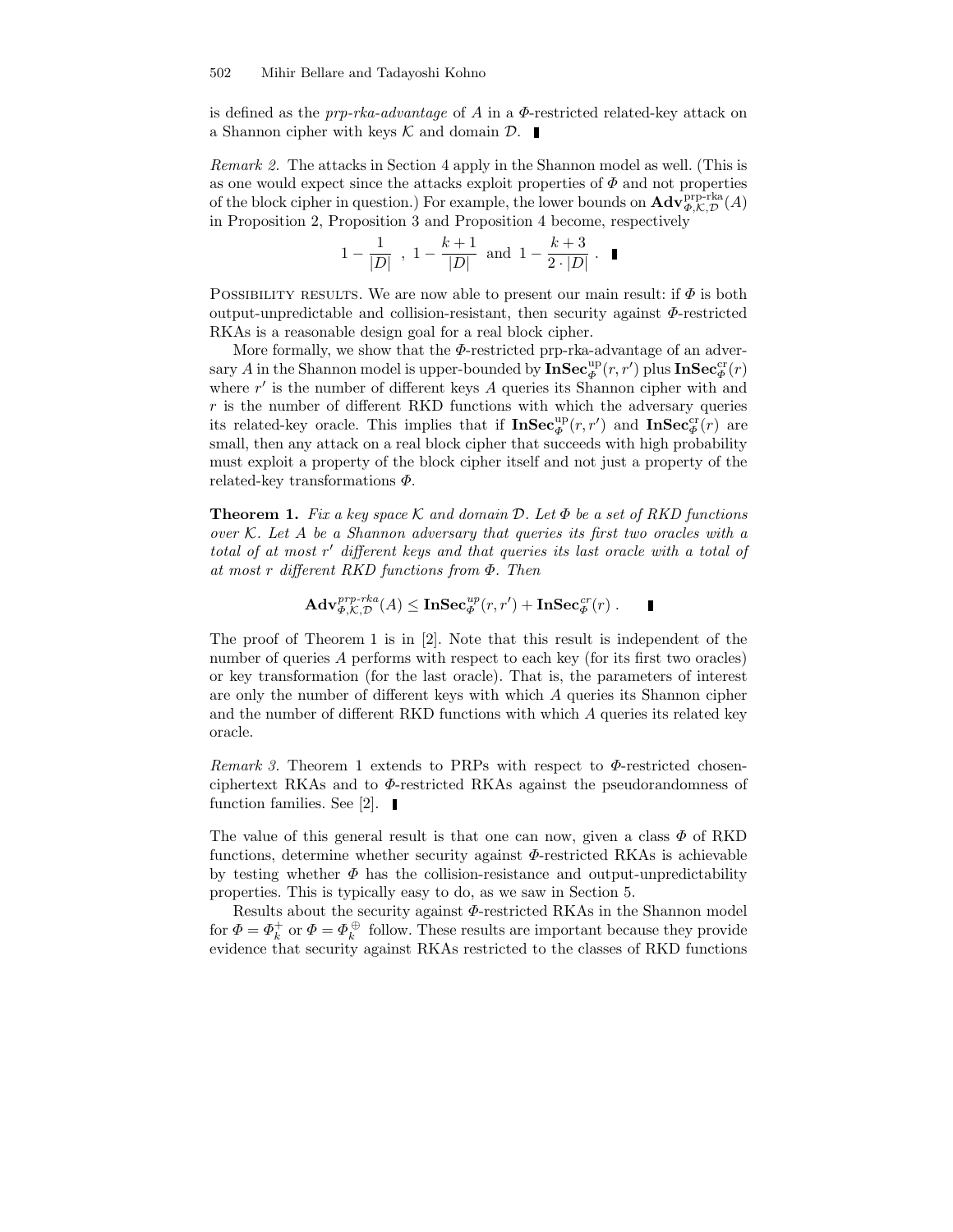that are popular targets in the block cipher community, is achievable. They also provide a quantitative indication of how well such attacks might be expected to fare.

**Corollary 1.** Fix key-space  $\mathcal{K} = \{0,1\}^k$  and domain  $\mathcal{D}$ . Let  $\Phi$  be either  $\Phi_k^+$  or  $\Phi_k^{\,\oplus}$  . Then, for all Shannon prp-rka adversaries A that query their last oracle with a total of at most r different key transformations and that query their first two oracles with a total of at most  $r'$  different keys,

$$
\mathbf{Adv}_{\Phi,\mathcal{K},\mathcal{D}}^{prp\text{-}rka}(A) \leq rr'2^{-k} . \quad \blacksquare
$$

Proof (Corollary 1). Combine Lemma 1, Lemma 2, and Theorem 1.

# 7 Applications of RKA-secure PRPs

Above we have been able to formally define a notion of security of block ciphers against  $\Phi$ -restricted RKAs, and to determine for which classes  $\Phi$  it is reasonable to assume security against  $\Phi$ -restricted RKAs. Based on this we can approach the analysis of block cipher based constructions that use related keys with the goal of proving their security based on assumptions about the security against Φ-restricted RKAs of the underlying block cipher. As per the above we will certainly want to confine the choices of  $\Phi$  to classes with low outputunpredictability and collision-resistance. But typically we do more than that. We confine our assumptions on the security of the block cipher against  $\Phi$ -restricted RKAs to  $\Phi = \Phi_k^+$  or  $\Phi_k^{\oplus}$ , or, even better, to small subsets of these classes.

We begin by showing how to use our new notions of security to prove the security of a tweakable block-cipher constructions suggested in [14].

PROOF OF SECURITY FOR A TWEAKABLE BLOCK CIPHER. In [14] Liskov, Rivest, and Wagner suggest that if a block cipher resists related key attacks, then one could construct a tweakable block cipher by xoring the tweak into the key. Here we provide formal justification for their belief.

Let us recall some definitions from [14]. A tweakable block cipher  $\tilde{E}$  is a function mapping  $\{0,1\}^k \times \{0,1\}^t \times \{0,1\}^l$  to  $\{0,1\}^l$ . For each  $K \in \{0,1\}^k$  and  $T \in \{0,1\}^t$ , we require that  $E(K,T,\cdot)$  is a permutation on  $\{0,1\}^l$ . We shall use  $\widetilde{E}_K(\cdot,\cdot)$  as shorthand for  $\widetilde{E}(K,\cdot,\cdot)$ . If A is an adversary with access to one oracle, we let

$$
\mathbf{Adv}_{\widetilde{E}}^{\text{tweak-prp}}(A) = \Pr\left[K \stackrel{\$}{\leftarrow} \mathcal{K} : A^{\widetilde{E}_K(\cdot, \cdot)} = 1\right] - \Pr\left[G \stackrel{\$}{\leftarrow} \text{Perm}(\{0, 1\}^t, \{0, 1\}^l) : A^{G(\cdot, \cdot)} = 1\right]
$$

denote the *tweak-prp-advantage* of A in attacking  $\widetilde{E}$ . We can now state the following theorem, namely that if  $E: \{0,1\}^k \times \{0,1\}^l \to \{0,1\}^l$  is a secure block cipher under  $\Phi_k^{\oplus}$ -restricted related-key attacks, then  $\widetilde{E}$ :  $\{0,1\}^k \times \{0,1\}^k \times$  $\{0,1\}^l \to \{0,1\}^l$  defined as  $E_K(T,M) = E_{K \oplus T}(M)$  will be a secure tweakable block cipher. The proof of Theorem 2 appears in [2].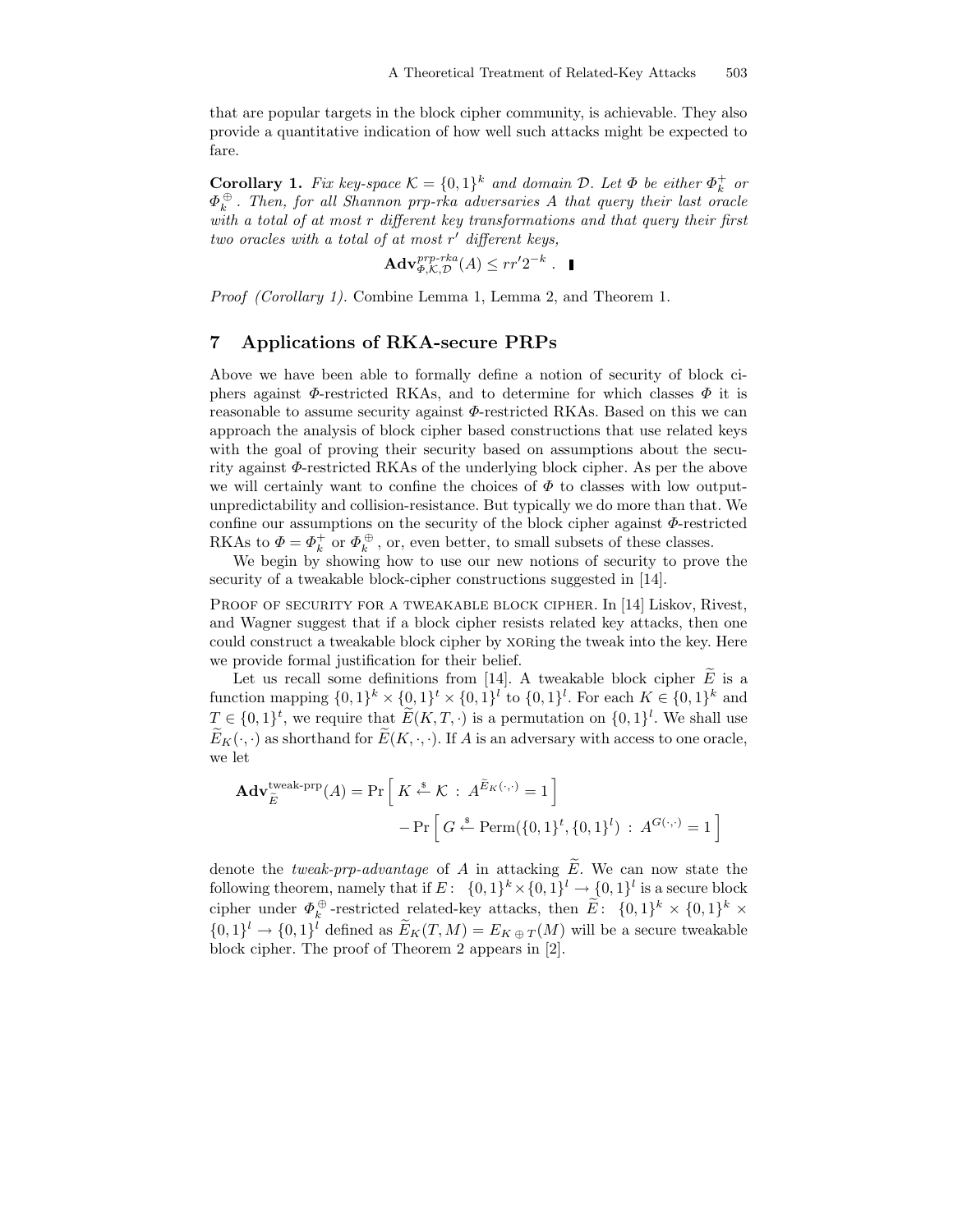**Theorem 2.** Let  $E : \{0,1\}^k \times \{0,1\}^l \rightarrow \{0,1\}^l$  be a block cipher and let  $E: \{0,1\}^k \times \{0,1\}^k \times \{0,1\}^l \rightarrow \{0,1\}^l$  be a tweakable block cipher defined as  $\widetilde{E}(K,T,M) = E(K \oplus T,M)$ . Then given a tweak-prp adversary A against  $\widetilde{E}$ we can construct an  $\Phi_k^{\oplus}$  -restricted prp-rka adversary B against E such that

$$
\mathbf{Adv}_{\widetilde{E}}^{\mathit{tweak-prp}}(A) \leq \mathbf{Adv}_{\Phi_k^{\oplus},E}^{\mathit{prp-rka}}(B) .
$$

If A queries its oracle with at most  $r$  tweaks and at most  $q$  times per tweak, then  $B$  runs in the same time as  $A$  and queries its oracle with at most  $r$  key transformations and at most q times per transformation.

Single-key CBC MACs for Arbitrary-Length Messages. In addition to proving the security of existing constructions (eg. the examples mentioned in [11] and the tweakable block cipher above), related-keys can also be used to reduce the number of keys in constructs that are defined to use several independent keys, thereby conceptually simplifying the designs. We exemplify this by providing, in the full version of this paper, some CBC-MAC variants that are provably secure for variable-length messages yet use just one key. (While these MAC constructions have only one key, they still require running the block cipher's key schedule algorithm for three related keys.)

We base our constructions on two of Black and Rogaway's [4] "three-key constructions," and our constructions, keyed with a single key  $K$ , invoke the underlying block cipher with keys  $\phi_1(K)$ ,  $\phi_2(K)$ ,  $\phi_3(K)$ , where  $\Phi = {\phi_1, \phi_2, \phi_3}$ is some set of RKD permutations and  $\text{InSec}_{\Phi}^{\text{cr}}(3) = 0$ . For example,  $\Phi$  might consist of the three functions  $ADD_0, ADD_1, ADD_2$ .

From a pragmatic perspective, one may now wish to use TMAC [13] or OMAC [10], two recently-proposed two-key and one-key CBC-MAC variants, rather than the constructions we present in the full version of this paper. We present our constructions primarily because they illustrate the use of RKA-secure PRPs in constructs. See the full version of this paper for details.

Discussion. We end this section with some observations about constructs that use related keys.

Remark 4. If  $\Phi'$  is a subset of  $\Phi$ , then the insecurity of E with respect to  $\Phi'$ restricted related-key attacks can be no greater than the insecurity of E with respect to  $\Phi$ -restricted related-key attacks (and may, in fact, be much smaller). Take  $\Phi'$  to be  $\{ADD_0, ADD_1, ADD_2\} \subset \Phi_k^+$ . While one may not wish to base the security of a protocol on the security of a block cipher against  $\Phi_k^+$ -restricted related-key attacks, one may feel more comfortable basing the security of a protocol on the security of a block cipher against  $\Phi'$ -restricted related-key attacks, as we did with our CBC-MAC variants. See also the full version of this paper, which shows that the insecurity of block ciphers under  $\Phi_k^+$ - or  $\Phi_k^+$ -restricted related-key attacks is (essentially) lower-bounded by a birthday-like term of the form  $rr'2^{-k}$  (*r* is the number of different related-key transformations with which an adversary queries its related-key oracle, and  $r'$  is the number of different keys K with which the attacker computes  $E_K(\cdot)$  directly).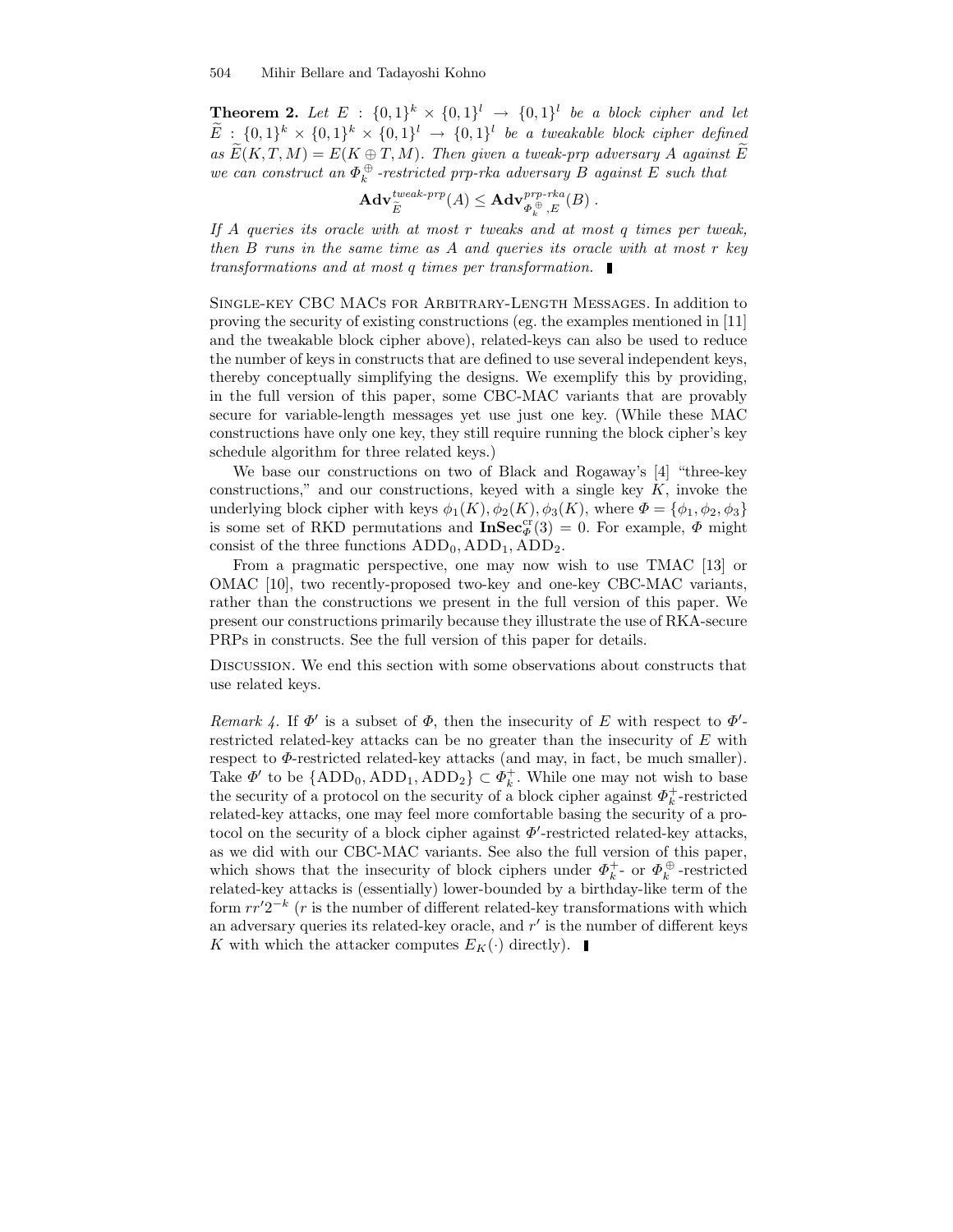Remark 5. Consider a construct that uses a block cipher with related keys and that is provably secure under some standard notion of security (eg, unforgeability for MACs or indistinguishability for encryption schemes) assuming that the block cipher resists  $\Phi$ -restricted RKAs for some appropriate set  $\Phi$ . It is important to note that even though that construct is provably secure under some standard notion, that construct may be vulnerable to a construction-level related-key attack (this is not a contradiction since construction-level related-key attacks are outside the standard models of security for MACs and encryption schemes). Consider, for example, the construction-level related-key attack against RMAC in [12]. As another example, note that the tweakable block cipher in Theorem 2 is vulnerable to construction-level related-key attacks. Namely,  $E(K, T, M) =$  $E(K \oplus X, T \oplus X, M)$  for any k-bit string X. Whether or not construction-level related-key attacks are of a concern depends on the application in question.

Remark 6. While most modern block ciphers, including the AES, are designed with the explicitly stated goal of resisting related-key attacks, it is important to note that some block cipher constructions do not resist related-key attacks (or are more vulnerable to related-key attacks than one would expect). Consider, for example, the complementation property with DES, or [11]'s attack against three-key triple DES. Developers of protocols that use related-keys should be aware of this problem and realize that some block ciphers may not be good candidates for use with their constructions. See, for example, the problems with using 3DES in RMAC [12].  $\blacksquare$ 

# Acknowledgments

Mihir Bellare is supported in part by NSF Grant CCR-0098123, NSF Grant ANR-0129617 and an IBM Faculty Partnership Development Award. Tadayoshi Kohno is supported by a National Defense Science and Engineering Graduate Fellowship.

# References

- 1. M. Bellare, J. Kilian, and P. Rogaway. The security of the cipher block chaining message authentication code. Journal of Computer and System Sciences, 61(3):362–399, 2000.
- 2. M. Bellare and T. Kohno. A theoretical treatment of related-key attacks: RKA-PRPs, RKA-PRFs, and applications. Full version of this paper, available at http://www-cse.ucsd.edu/users/tkohno/papers/RKA/, 2003.
- 3. E. Biham. New types of cryptanalytic attacks using related keys. In T. Helleseth, editor, Advances in Cryptology – EUROCRYPT '93, volume 765 of Lecture Notes in Computer Science, pages 398–409. Springer-Verlag, Berlin Germany, 1993.
- 4. J. Black and P. Rogaway. CBC MACs for arbitrary-length messages: The threekey construction. In M. Bellare, editor, Advances in Cryptology – CRYPTO 2000, volume 1880 of Lecture Notes in Computer Science, pages 197–215. Springer-Verlag, Berlin Germany, 2000.